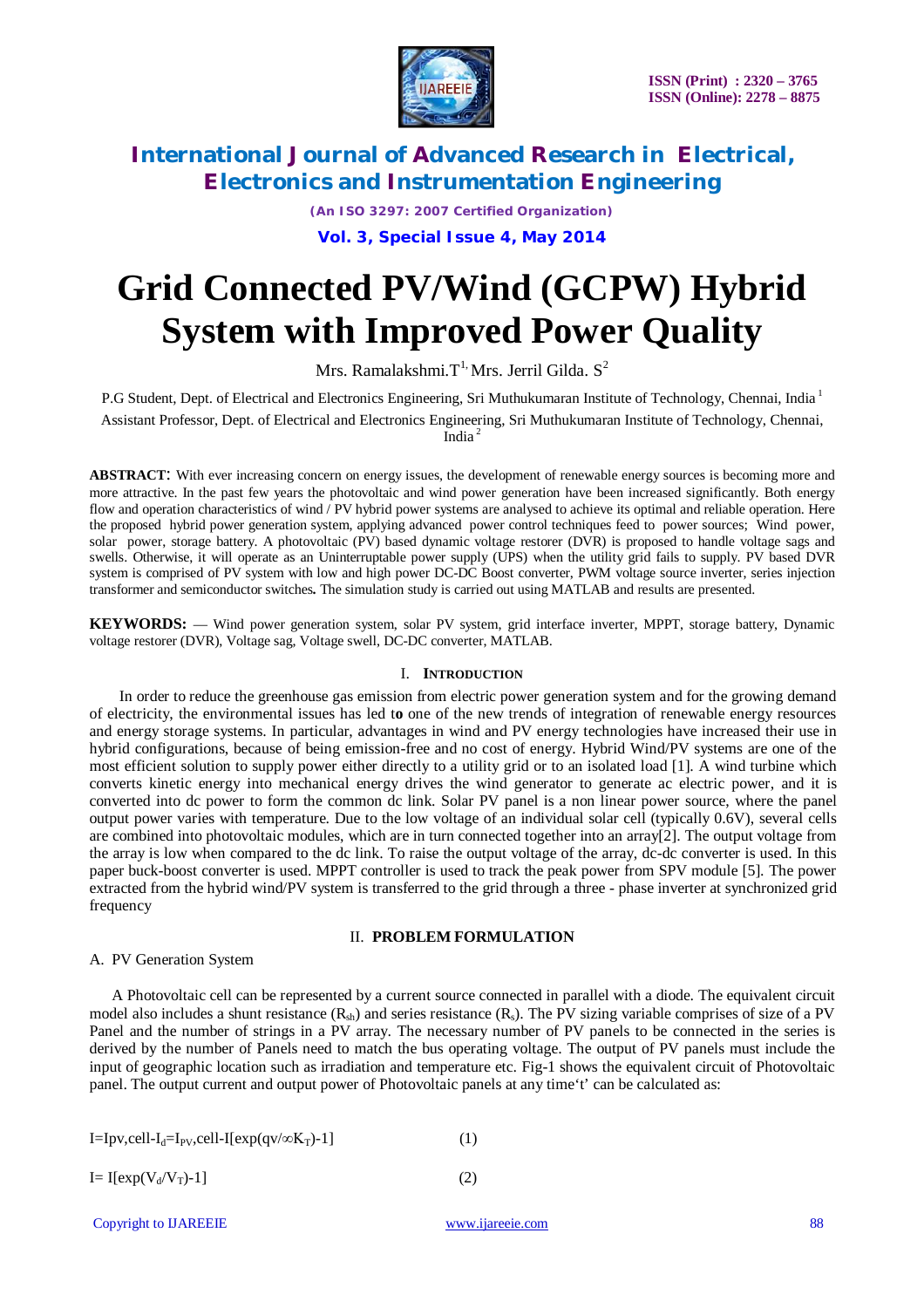

*(An ISO 3297: 2007 Certified Organization)*

**Vol. 3, Special Issue 4, May 2014**

 $V = V_d - RsI_{PV}$  (3)

Where,

IPV is operating current of PV panels.

VPV is operating voltage of PV panels



Fig-1**.** Equivalent circuit of PV Panel

### B. MPPT algorithm

MPPT algorithms are necessary in PV applications in order to obtain the maximum power from a solar array because the MPP (Maximum Power Point) of a solar panel varies with the irradiation and temperature. In this paper, Incremental Conductance (INC) algorithm is used for maximum power point tracking. The incremental conductance uses the PV array's incremental conductance dI/dV to compute the sign of dP/dV. It does this using an expression derived from the condition that, at the maximum power point,  $dP/dV = 0$ . Beginning with this condition, it is possible to show that, at the MPP  $dI/dV = -I/V$ . Thus, incremental conductance can determine that the MPPT has reached the MPP and stop perturbing the operating point. If this condition is not met, the direction in which the MPPT operating point must be perturbed can be calculated using the relationship between dI/dV and -I/V. The flowchart is shown in  $Fig-2.$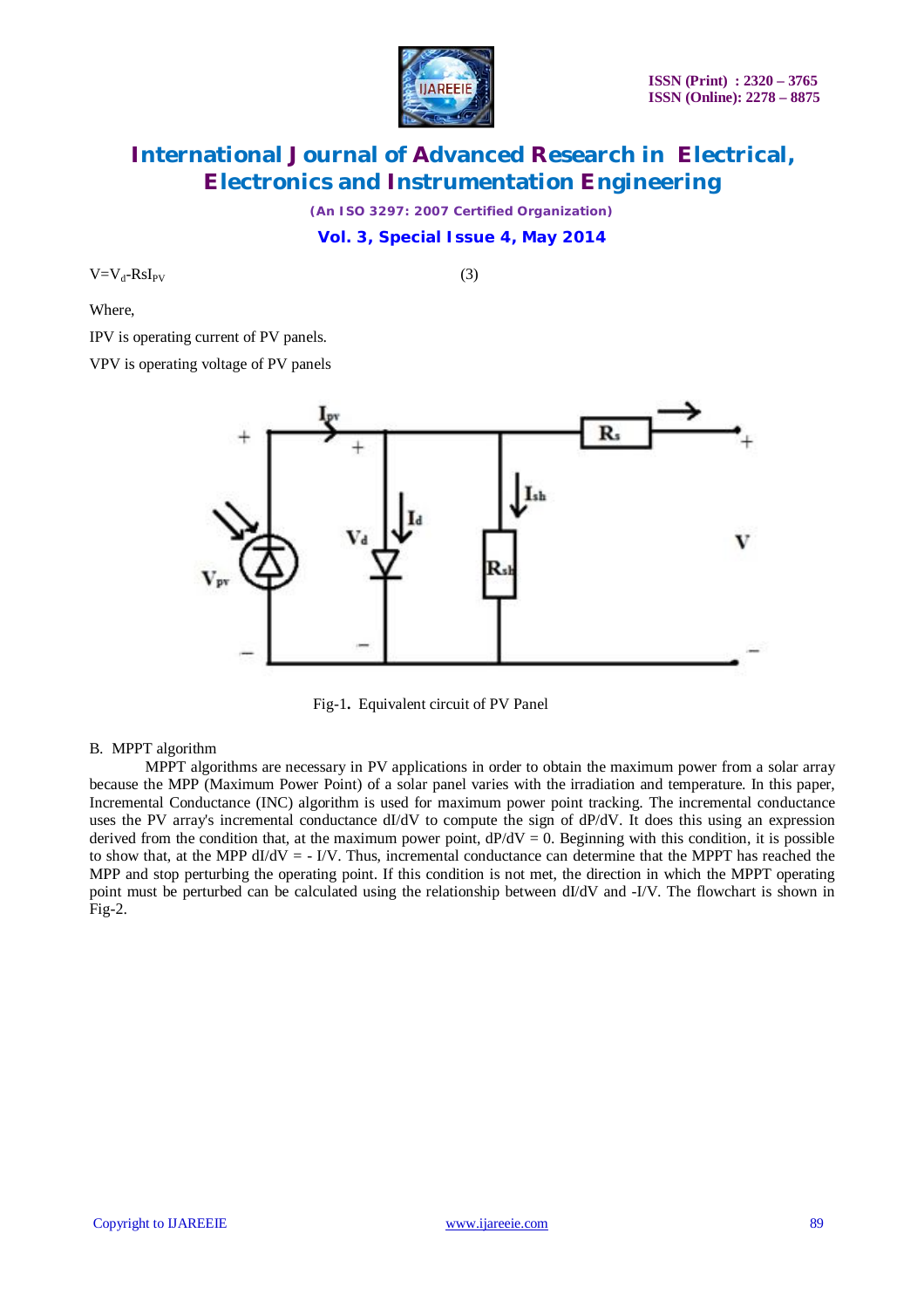

*(An ISO 3297: 2007 Certified Organization)*

### **Vol. 3, Special Issue 4, May 2014**



Fig-2**.** Flowchart for MPPT algorithm

#### C. Wind Turbine System

Wind turbine system the power from the wind by means of aerodynamically designed blades and convert it to rotating mechanical power. The energy and current of the wind turbine Generator for each instant are depend on local weather conditions and actual installation weight of the wind turbines. Wind turbines are usually connected in parallel, not in a series. The equivalent circuit of wind turbine is represented as shown in Fig-3.



Fig- 3**.** Equivalent circuit of wind turbine

| $Pw=1/2[m(u0-u2)]$ | (4) |
|--------------------|-----|
|--------------------|-----|

Po=1/2[ρAu0]*3* (5)

 $P(t)=ηw*ηg*0.5*ρa*CP*A*Vr2$  (6)

Copyright to IJAREEIE www.ijareeie.com 90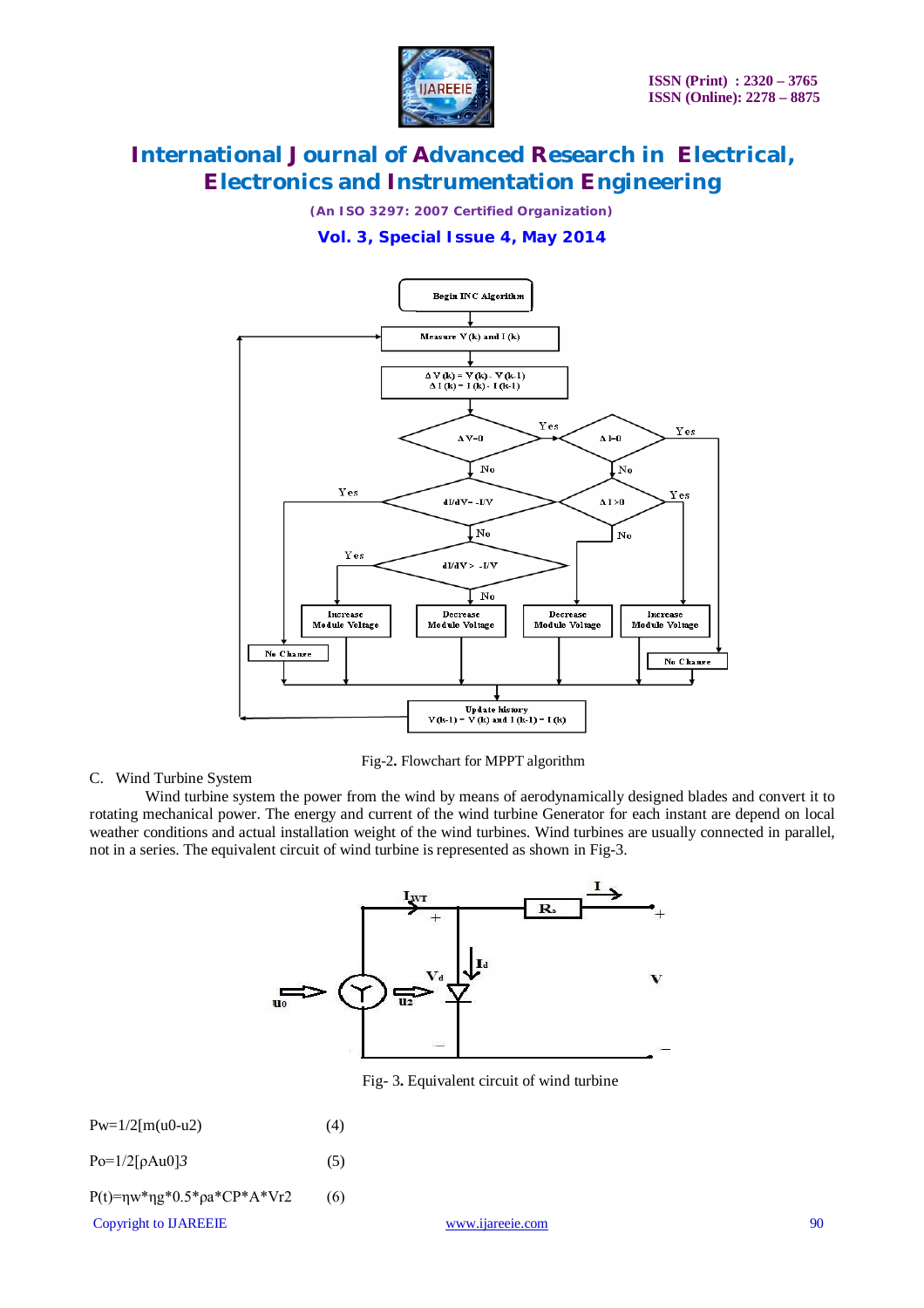

*(An ISO 3297: 2007 Certified Organization)*

**Vol. 3, Special Issue 4, May 2014**

#### Where,

Pw is the output power in watts

Pa is the extracted output from wind in watts

Pwt is the generated output power in watts

ηw is the efficiency of wind turbine.

ηg is the efficiency of generator.

ρa is the density of air.

CP is the power co-efficient of wind turbine.

A is the wind turbine swept area.

#### D. STORAGE BATTERY

The batteries are used to store the excess energy during the low generation period. The equivalent circuit batteries are represented as shown the Fig-4.



Fig-4**.** Equivalent circuit of battery

The power input to the battery bank is calculated as  $P_{\text{battery}} = P_{\text{PV}} + P_{\text{WT}} - P_{\text{load}}$  (7)

 $W_n$   $S_n$  $P_{total} = \sum P_{WT} + \sum P_{PV}$  (8)  $w=1$  PV=1

Where  $W_n$ ,  $S_n$  are the total number of wind turbine generators and Photovoltaic respectively.

#### E. Model of generator associated to the rectifier

Both induction and synchronous generators can be used for wind turbine systems. Mainly, three types of induction generators are used in wind power conversion systems: cage rotor, wound rotor with slip control and doubly fed induction rotors. In this project, gearless multi pole permanent magnet synchronous generator (PMSG) is chosen and it is attractive because it offers better performance due to higher efficiency and less maintenance since it does not have

### Copyright to IJAREEIE www.ijareeie.com 91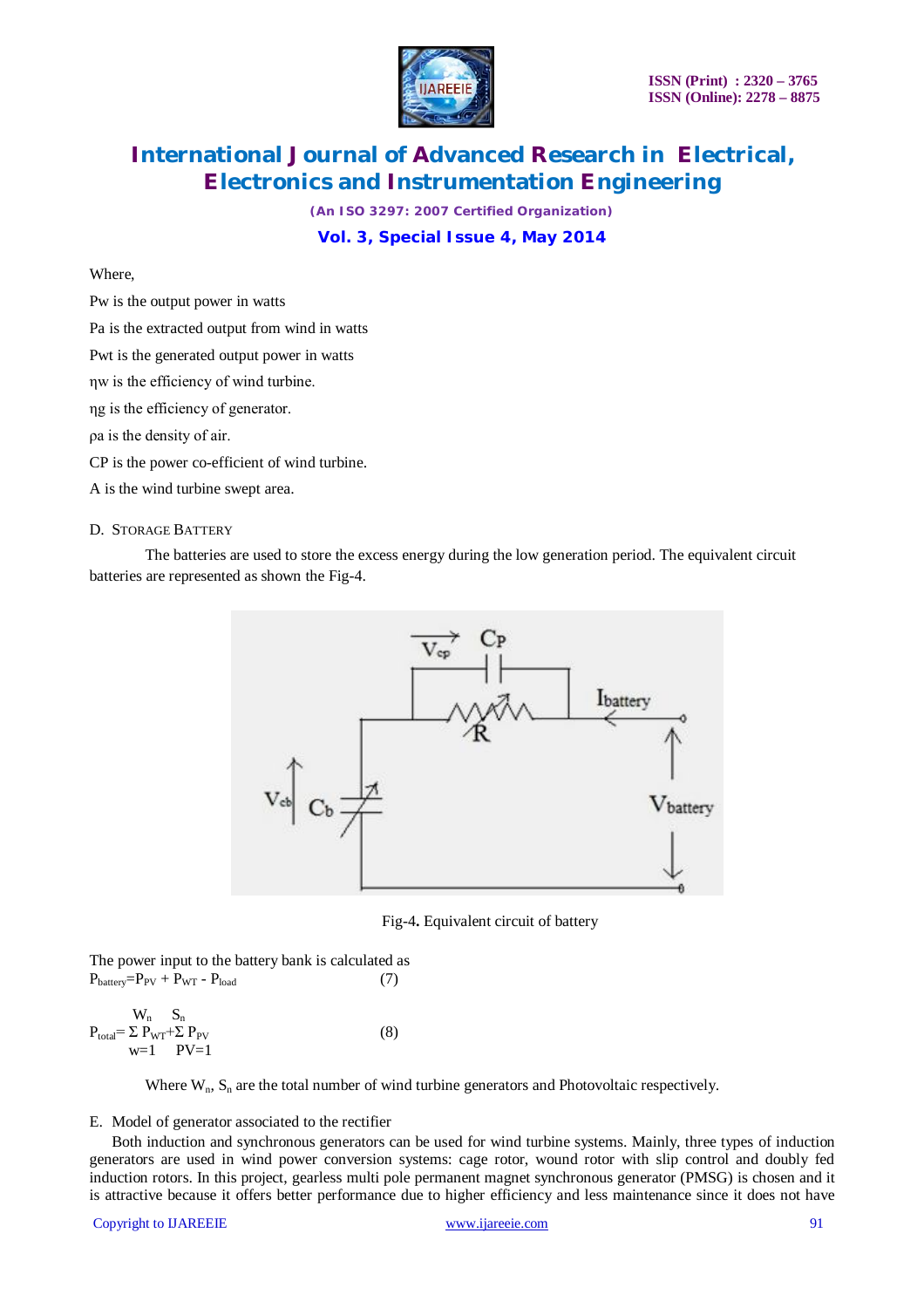

*(An ISO 3297: 2007 Certified Organization)*

### **Vol. 3, Special Issue 4, May 2014**

rotor current and can be used without a gearbox, which also implies the reduction of the weight of the nacelle, and reduction of costs. It produces electricity from the mechanical energy obtained from the wind. The wind turbine controller consists of three- phase diode bridge rectifier which converts the alternating current from wind turbine to direct current. The three phase diode bridge rectifier is comprised of six rectifier diodes. The variable frequency output voltages from wind turbines are rectified to unregulated dc voltages.

### **III. MODEL OF HYBRID WIND/PV SYSTEM CONNECTED WITH GRID**

A hybrid energy system usually consists of two or more renewable energy sources used together to provide increased system efficiency as well as greater balance in energy supply. In this project, the hybrid energy system is a photovoltaic array coupled with a wind turbine. Fig-5 shows the schematic diagram of proposed system



Fig-5**.** Schematic diagram of proposed system.

The grid interconnection converts the variable frequency and magnitude outputs from the hybrid wind/SPV system to the synchronous frequency of the utility grid. The variable frequency and magnitude output voltages from the hybrid wind/SPV system are converted to DC voltages or so called DC links. The grid side inverter converts the DC link voltages to the synchronous voltages of the grid. A Sinusoidal Pulse Width Modulation (SPWM) is employed for generating gate pulse. Fig-6 shows the MATLAB - Simulink of hybrid wind/PV system connected with grid shown in Fig-6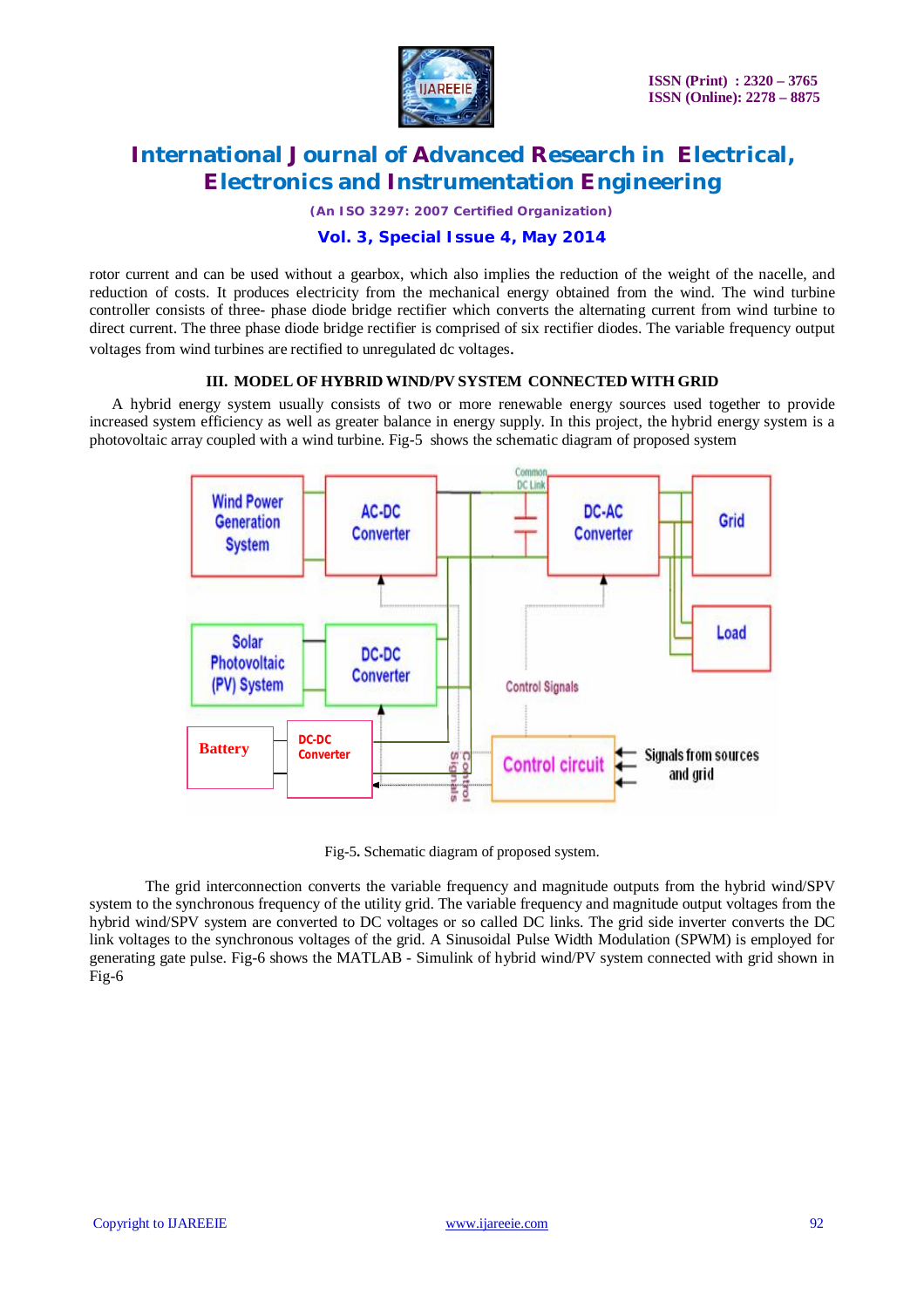

*(An ISO 3297: 2007 Certified Organization)*

**Vol. 3, Special Issue 4, May 2014**



Fig-6**.** MATLAB-Simulink of hybrid wind/PV system

The output of grid voltage and grid current are in phase and are expressed in per units (p.u). It is achieved by using Phase Locked Loop (PLL). The PLL consists of comprises of a phase detector (PD), a low-pass filter, voltage controlled oscillator (VCO) and a feedback divider. Figure-7 shows the output waveform of grid connected hybrid system.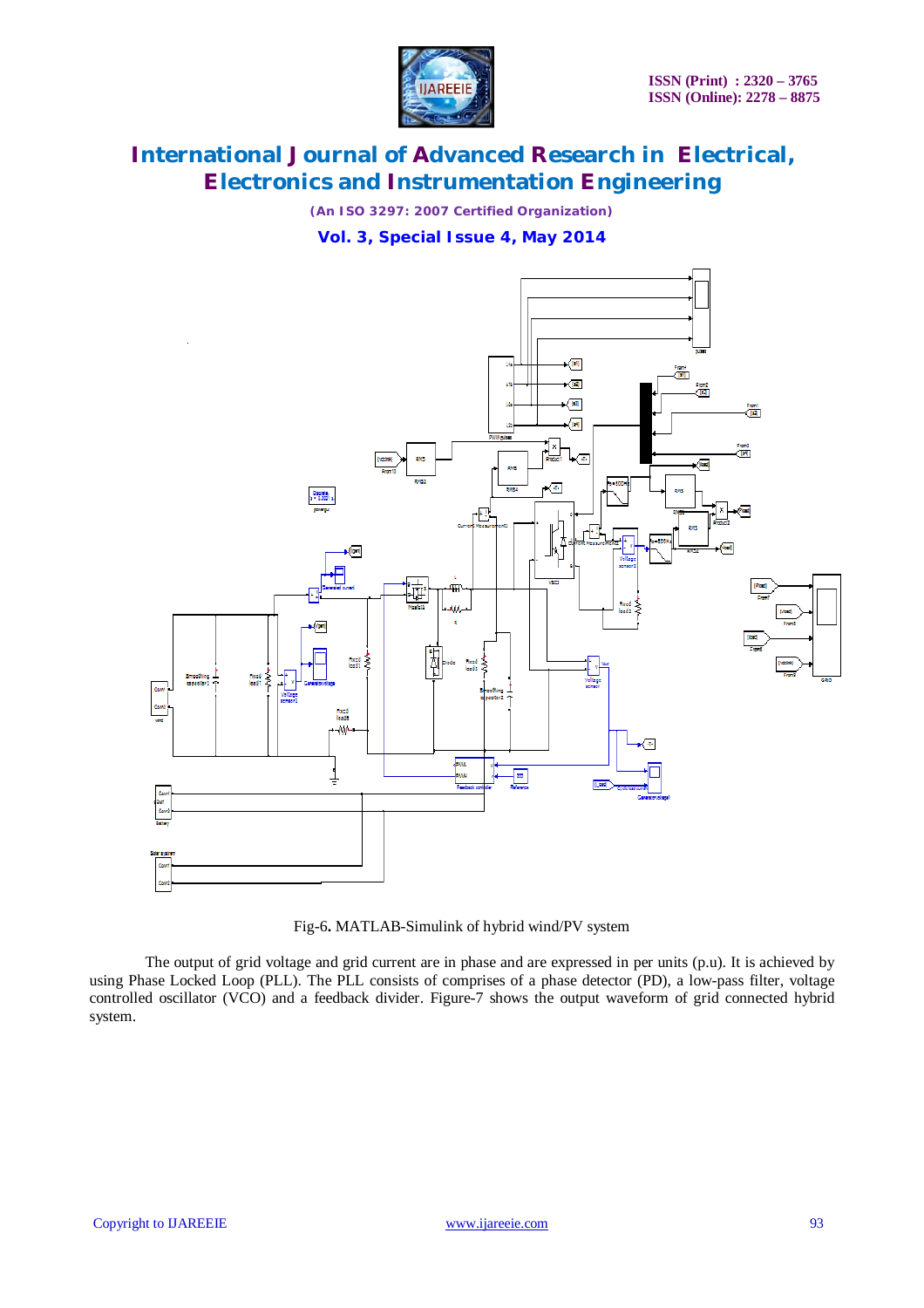

*(An ISO 3297: 2007 Certified Organization)*

**Vol. 3, Special Issue 4, May 2014**

### A.Simulation Results



Fig-7 Simulation output waveform of hybrid wind/PV system.

Fig-7, shows the load voltage, load current, power output and DC link voltage wave form. It is combination of solar and wind. Here load is resistive load. The Load voltage is 200V AC and the load current is 2A and power output is 200w.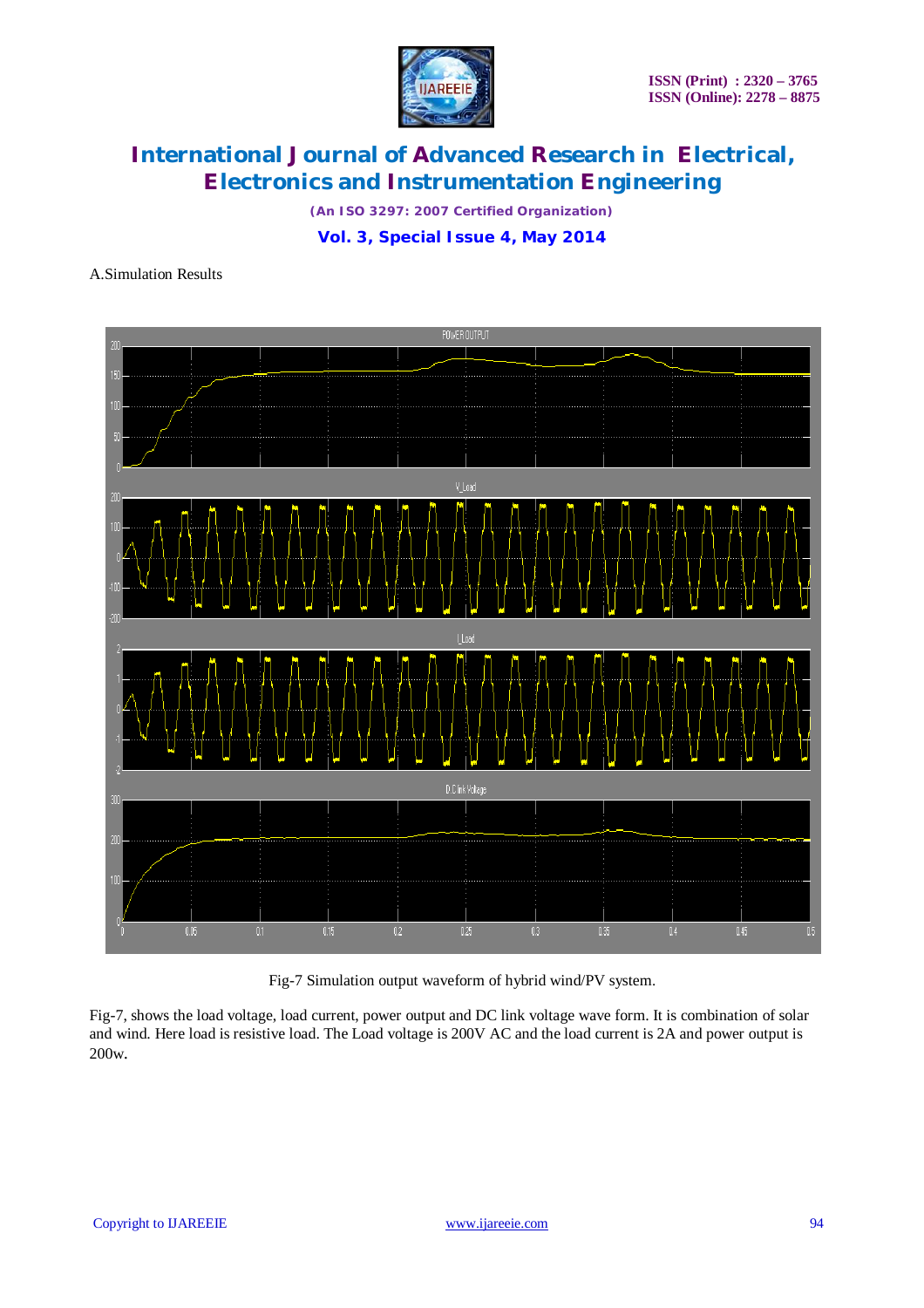

*(An ISO 3297: 2007 Certified Organization)*

**Vol. 3, Special Issue 4, May 2014**

### **IV. POWER QUALITY IMPROVEMENT BY USING DVR**



Fig-8. Block Diagram of the PV based DVR

The block diagram of the proposed PV based DVR is shown in Fig 8. The proposed system mainly consists of a photovoltaic array, low and high power DC/DC boost converters, battery, PWM inverter, series injection transformer, and semiconductor switches S1, S2, S3, R1 and R2.

An injecting transformer is connected in series with the load for restoring sag and swell, and is reconfigured into parallel connection using switches S1, S2 and S3 when handling outage. A DVR can compensate voltage drop across a load by injecting a voltage through a series injection transformer. The injected voltage is in phase with supply voltage. In normal condition, the supply voltage is equal to the load voltage with zero angle. During sag, the supply voltage decreases to a value less than its nominal value. The DVR reacts to the sag event and injects a compensating voltage Vinj in phase with the supply voltage to restore the voltage at nominal value. This method is very simple to implement, very fast especially in calculating the VR compensating voltage. The injected voltage of a DVR (VDVR) can be expressed as,

| $ V\text{inj}  =  V\text{presag}  -  V\text{sag} $ | (9)  |
|----------------------------------------------------|------|
| $V_{DVR} = V_{inj}$                                | (10) |
| $\angle$ Vinj = $\theta$ inj = $\theta$ s          | (11) |

The inverter is a core component of the DVR. Its control will directly affect the dynamic performance of the DVR. A sinusoidal PWM (SPWM) scheme is used. The carrier waveform is a triangular wave with higher frequency (1080 Hz). The modulation index varies according to the input error signal from the PI controller. The basic idea of SPWM is to compare a sinusoidal control signal of normal frequency 50 Hz with a triangular carrier signal. When the control signal is greater than the carrier signal, the switches turned on and their counter switches are turned off. The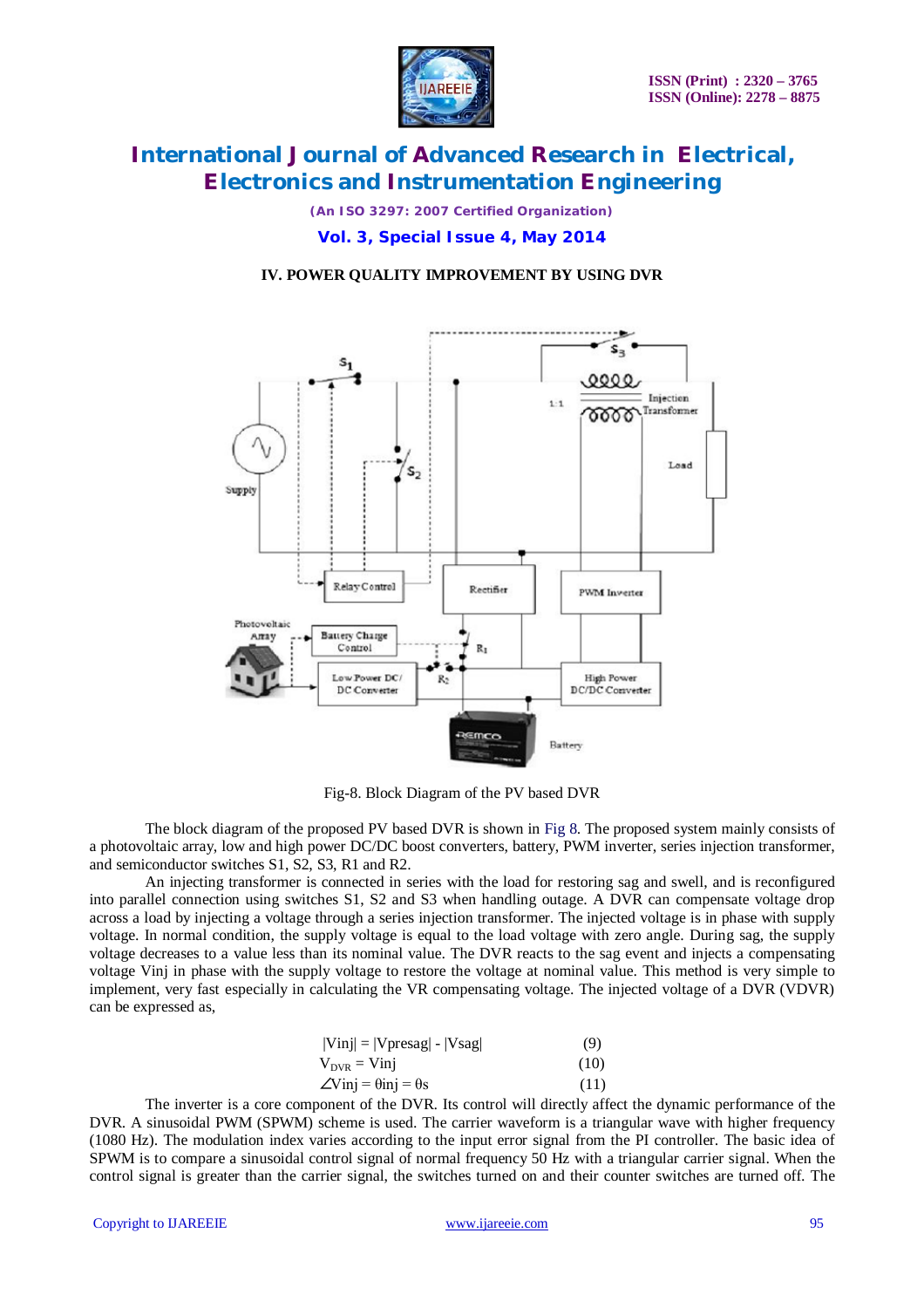

*(An ISO 3297: 2007 Certified Organization)*

### **Vol. 3, Special Issue 4, May 2014**

output voltage of the inverter mitigates the sag, swell and outage. The DC voltage might be used from PV array if available. Otherwise, the line voltage is rectified and the DC energy is stored in batteries.

A.Simulation Model Of PV Based DVR



Fig-9. Simulation diagram of PV based DVR

The DVR is simulated to be in operation only when the supply voltage differs from its nominal value. It reduces the energy consumption from the utility grid. When the PV array generates more power than the load demand, the excess power is stored in the battery. Therefore, during the no injection period, the generated power in the PV array charges the batteries. During the night time, the output voltage of the PV array is too low. At that time, the batteries are charged by the supply. A programmable three phase voltage source is used to provide the single phase variable voltage at the source end. The output waveform of PV system without DVR shown if Fig.10 and the output waveform of Grid connected PV based DVR shown in Fig.11.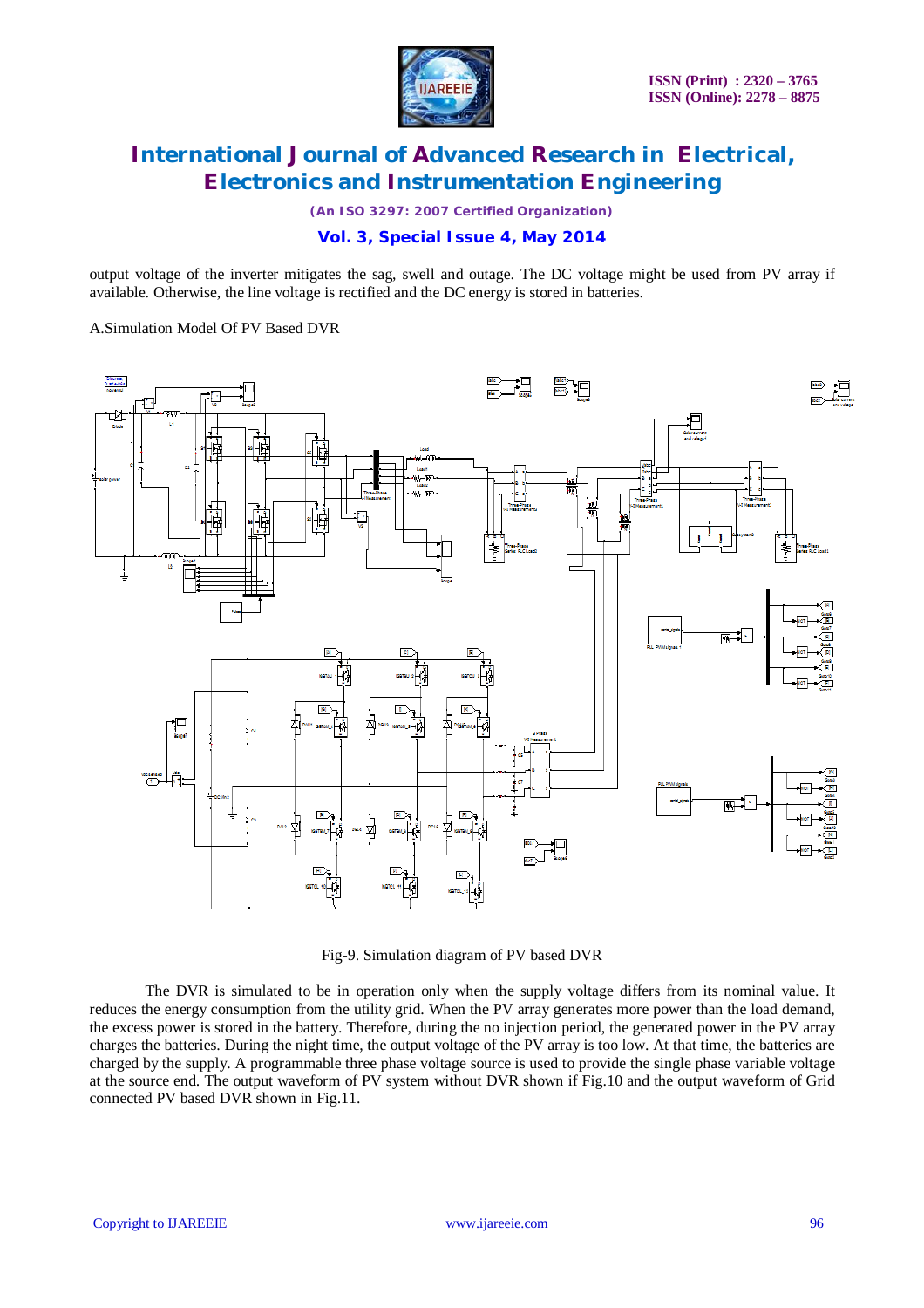

*(An ISO 3297: 2007 Certified Organization)*

**Vol. 3, Special Issue 4, May 2014**

### B.Simulation Results



Fig-10. Output Waveform of Solar inverter without DVR

Simulation Result of Grid connected PV based DVR



Fig-11. Output Waveform of Solar inverter with DVR